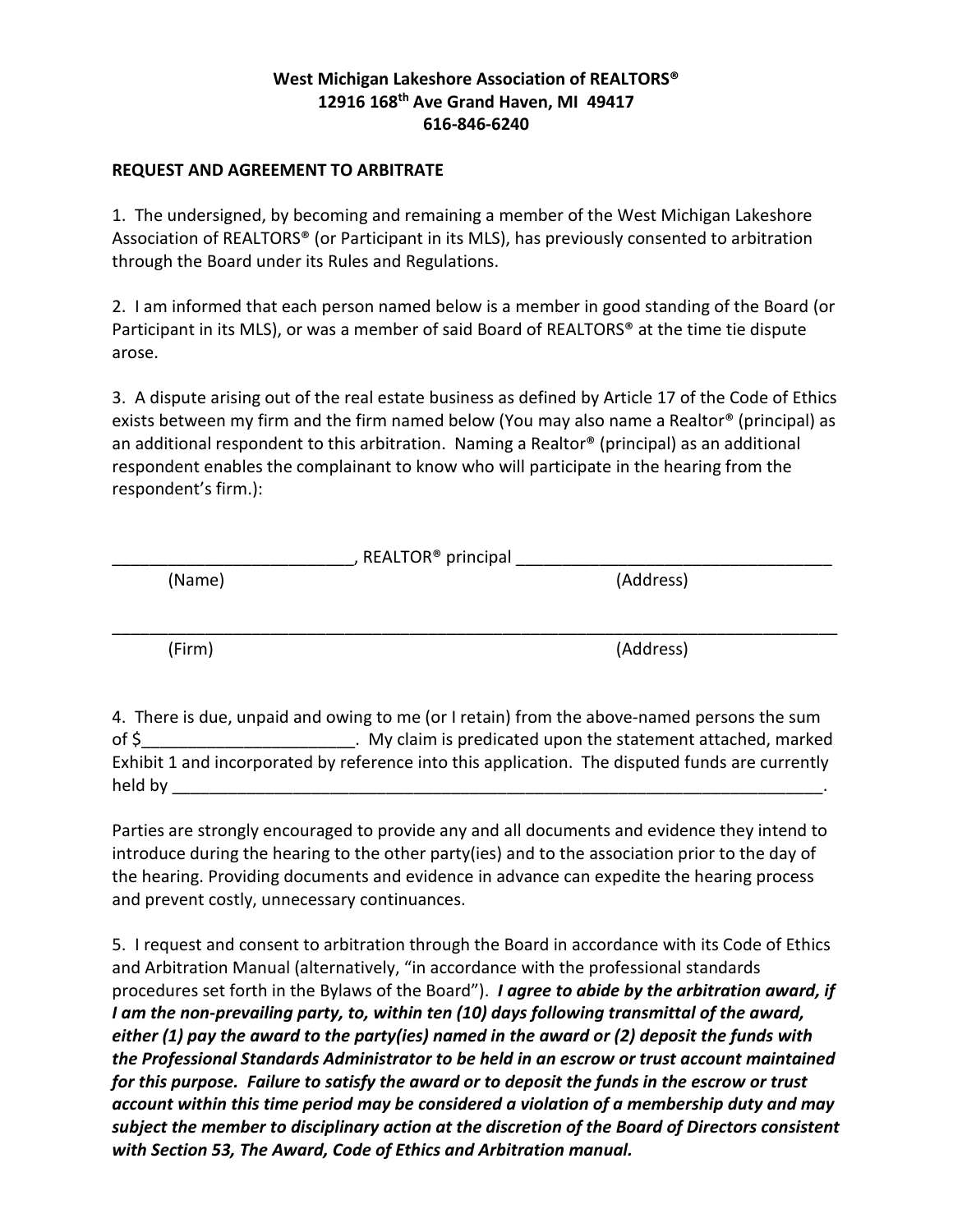*In the event I do not comply with the arbitration award and it is necessary for any party to this arbitration to obtain judicial confirmation and enforcement of the arbitration award against me, I agree to pay the party obtaining such confirmation the costs and reasonable attorney's fees incurred in obtaining such confirmation and enforcement.*

6. **I enclose my check in the sum of \$300.00 for the arbitration filing deposit**.\*\* \*\*(Not to exceed \$500.00)

7. *I understand that I may be represented by counsel, and that I am requested to give written notice of my intention to have counsel present fifteen (15) days before the hearing to the Board and the other party, including legal counsel's name, address and phone number. Failure to provide this notice will not invalidate my right to legal representation, however, upon the request of any other party, a continuance of the hearing may be granted if the hearing panel determines that the rights of any other party require representation by legal counsel.*

*8. The Complainant must provide a list of witnesses he/she intends to call at the hearing and copies of exhibits to the Board and to the other party not less than fifteen (15) days before the hearing. The Respondent must provide a list of witnesses he/she intends to call at the hearing and copies of exhibits to the Board and to the other party not less than seven (7) days prior to the hearing. Each party shall arrange for his/her witnesses to be present at the time and place designated for the hearing.* Each party shall arrange for his witnesses to be present at the time and place designated for the hearing. The following REALTOR® nonprincipal affiliated with my firm has a financial interest in the outcome of the proceeding and may be called as a witness and has the right to be present throughout the hearing: and has the right to be present throughout the hearing: *appearing at the hearing may be called as witnesses without advance notice.*

*9. Failure to provide a list of witnesses and copies of exhibits within the time specified will constitute a waiver of the right to call those witnesses or use exhibits at the hearing, unless the Chairperson agrees to allow their testimony or use of exhibits.*

10. I declare that this application and the allegations contained herein are true and correct to the best of my knowledge and belief and this request for arbitration is filed within 180 days after the closing of the transaction, if any, or within 180 days after the facts constituting the arbitrable matter could have been known in the exercise of reasonable diligence, whichever is later. **Date(s) alleged dispute took place** 

11. Are the circumstances giving rise to this arbitration request the subject of civil litigation?  $\frac{1}{\sqrt{2}}$  Yes  $\frac{1}{\sqrt{2}}$  No.

12. *This shall be deemed an arbitration agreement within the meaning of the Michigan Court Rule 3.602 and the undersigned agree that such judgment may be entered in any circuit court upon the award.*

13. If either party to an Arbitration Request believes that the Grievance Committee has incorrectly classified the issue presented in the request (i.e. mandatory or voluntary), the party has 20 days from the date of **transmittal** of the Grievance Committee's decision to the file a